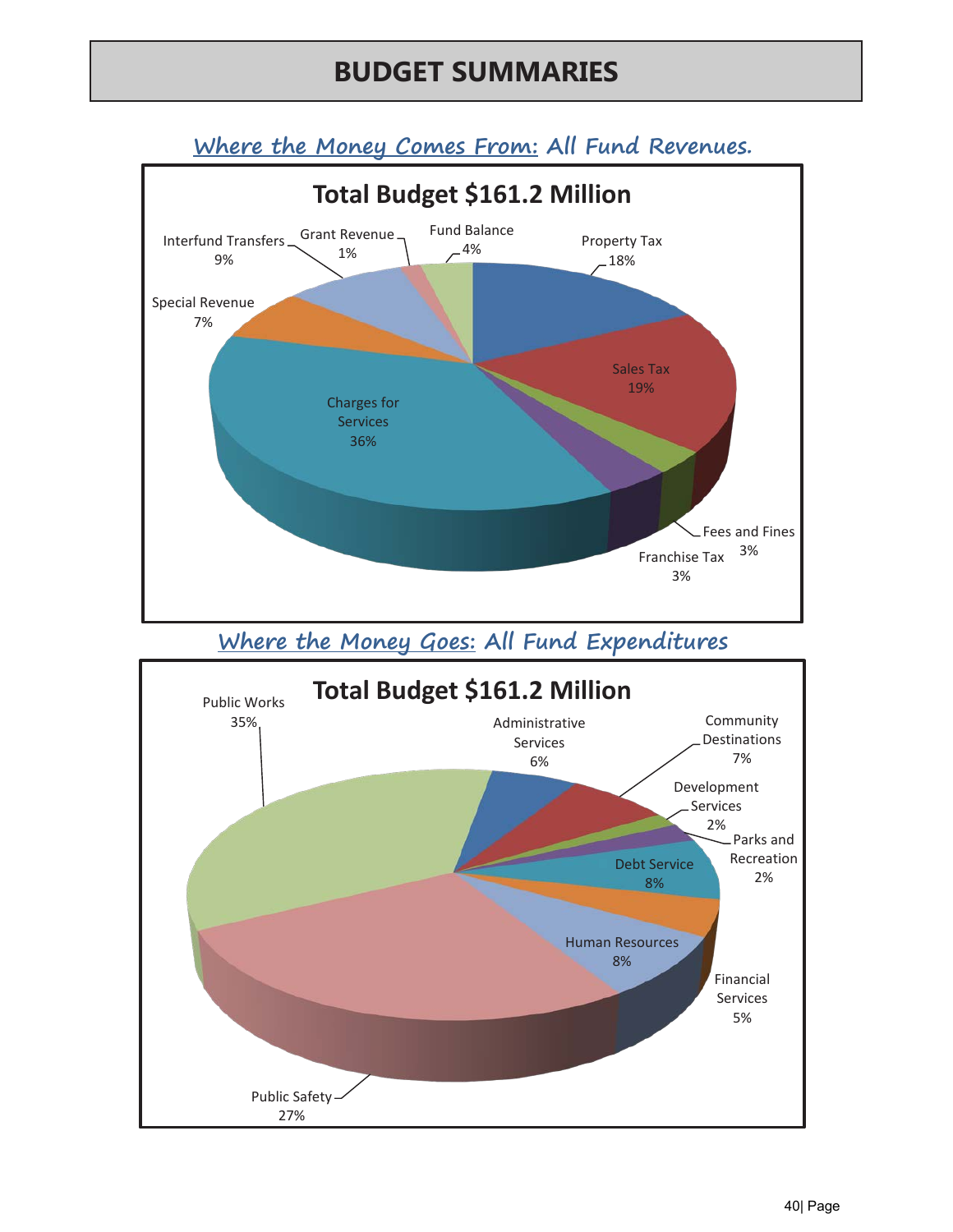## **Total Budget - Summary**

The chart below identifies total expenditure projections by service areas and revenue projections by funding source. Increases and decreases in individual areas are identified and explained in the individual fund summaries found later in this document. The City of Longview's adopted budget for FY 2017-18 is \$161,251,310, a decrease of .51% from the FY 2016-17 budget. The decrease in revenues is mostly due to a reduction in fees/fines and grant revenue in 2017-2018. The decrease in expenditures is in relation to the corresponding decline in revenue. The City included a mid-year compensation increases of 3% for FY 2017-18. In addition, a realignment of firefighter pay to more closely mirror that of the City of Tyler in order to be more competitive will begin April 2018. The decrease to public safety is related to the purchase of a fire truck in the prior year. Debt service continues to decline as the savings from refunding issues continue to be realized.

| <b>Funding Sources</b>         | <b>Actual</b> | <b>Budget</b> | <b>Estimated</b> | <b>Budget</b> | % Change          |
|--------------------------------|---------------|---------------|------------------|---------------|-------------------|
|                                | FY 15-16      | FY 16-17      | FY 16-17         | FY 17-18      | <b>Budget</b>     |
|                                |               |               |                  |               |                   |
| Property Tax                   | 28,697,614    | 28,472,630    | 28,630,481       | 28,564,242    | 0.32%             |
| Sales Tax                      | 29,823,938    | 29,076,250    | 29,646,783       | 29,943,252    | 2.98%             |
| Fees and Fines                 | 5,464,632     | 5,326,822     | 4,697,104        | 4,654,619     | $-12.62%$         |
| Franchise Tax                  | 5,315,498     | 5,542,668     | 5,499,203        | 5,631,478     | 1.60%             |
| Charges for Services           | 56,174,685    | 57,223,887    | 57,767,537       | 58,448,299    | 2.14%             |
| All Other/Special Revenue      | 31,595,215    | 15,187,989    | 15,625,922       | 10,748,466    | $-29.23%$         |
| <b>Interfund Transfers</b>     | 15,712,225    | 14,873,246    | 15,168,888       | 14,605,139    | $-1.80%$          |
| <b>Grant Revenue</b>           | 2,534,606     | 4,370,506     | 4,646,815        | 2,473,671     | $-43.40%$         |
| Fund Balance (Gain) or Loss    | (2, 267, 783) | 1,997,403     | (336, 161)       | 6,182,144     | 209.51%           |
| <b>Total Revenue</b>           | 173,050,630   | \$162,071,401 | \$161,346,572    | \$161,251,310 | $-0.51%$          |
|                                |               |               |                  |               |                   |
|                                |               |               |                  |               |                   |
|                                | <b>Actual</b> | <b>Budget</b> | <b>Estimated</b> | <b>Budget</b> | % Change          |
| <b>Expenditures</b>            | FY 15-16      | FY 16-17      | FY 16-17         | FY 17-18      | <b>Budget</b>     |
|                                |               |               |                  |               |                   |
| <b>Administrative Services</b> | 9,643,759     | 8,897,331     | 8,869,449        | 10,066,185    | 13.14%            |
| <b>Community Services</b>      | 10,166,928    | 12,370,577    | 12,332,173       | 11,745,539    | $-5.05%$          |
| Development Services           | 2,159,777     | 3,165,407     | 3,083,591        | 2,867,855     | $-9.40%$          |
| Parks and Recreation           | 3,718,222     | 4,324,390     | 4,104,956        | 3,956,177     | $-8.51%$          |
| Debt Service                   | 35,219,671    | 13,828,828    | 13,729,809       | 12,777,575    | $-7.60%$          |
| <b>Financial Services</b>      | 7,881,827     | 7,284,101     | 7,061,965        | 7,420,458     | 1.87%             |
| Human Resources                | 12, 122, 185  | 12,651,437    | 13,058,192       | 12,764,576    | 0.89%             |
| <b>Public Safety</b>           | 40,815,960    | 44,562,723    | 44,090,906       | 43,126,868    |                   |
| <b>Public Works</b>            | 51,322,301    | 54,986,607    | 55,015,531       | 56,526,077    | $-3.22%$<br>2.80% |
| <b>Total Expenditures</b>      | 173,050,630   | \$162,071,401 | \$161,346,572    | 161,251,310   | $-0.51%$          |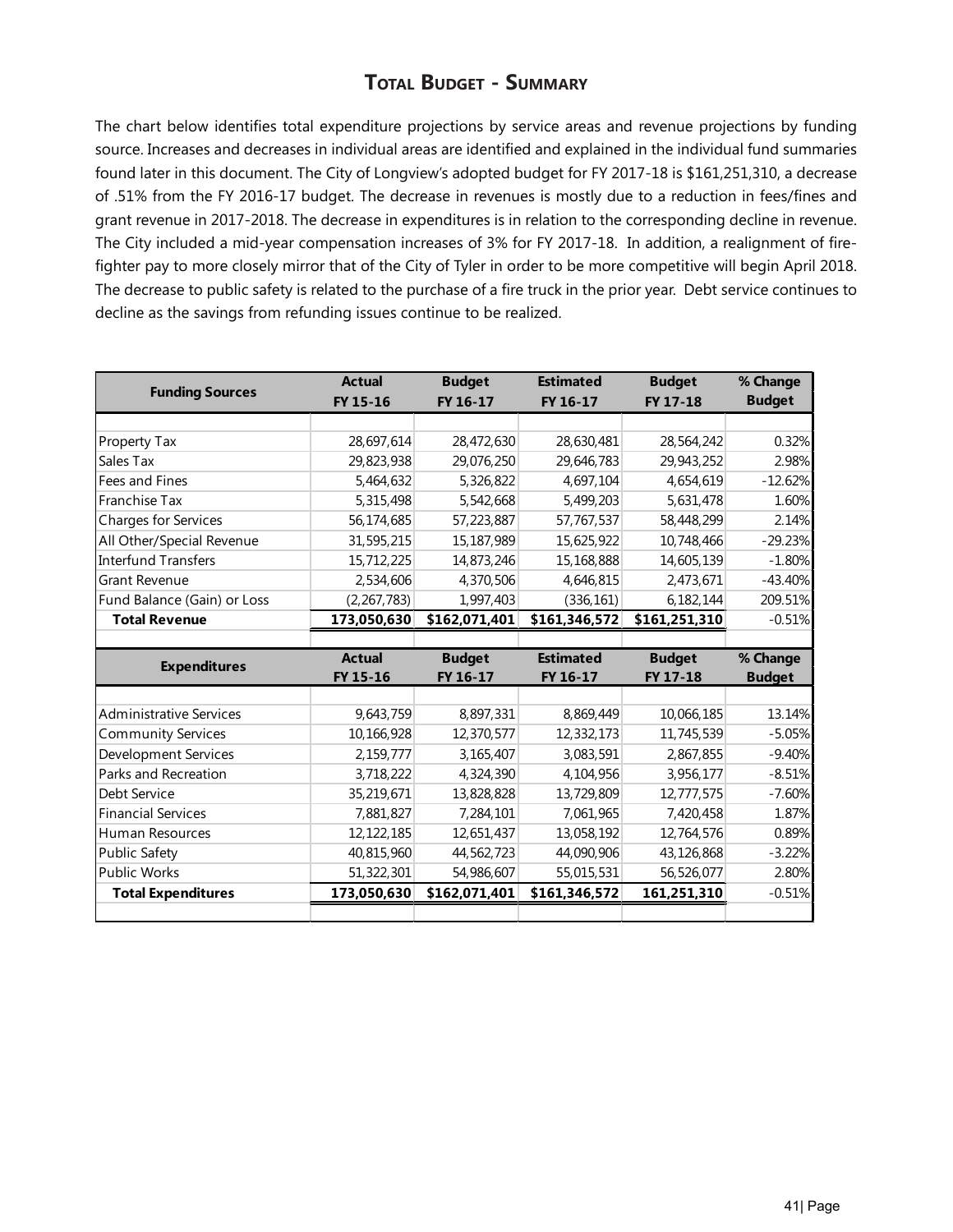### **AUTHORIZED POSITIONS**

**By Service Area**



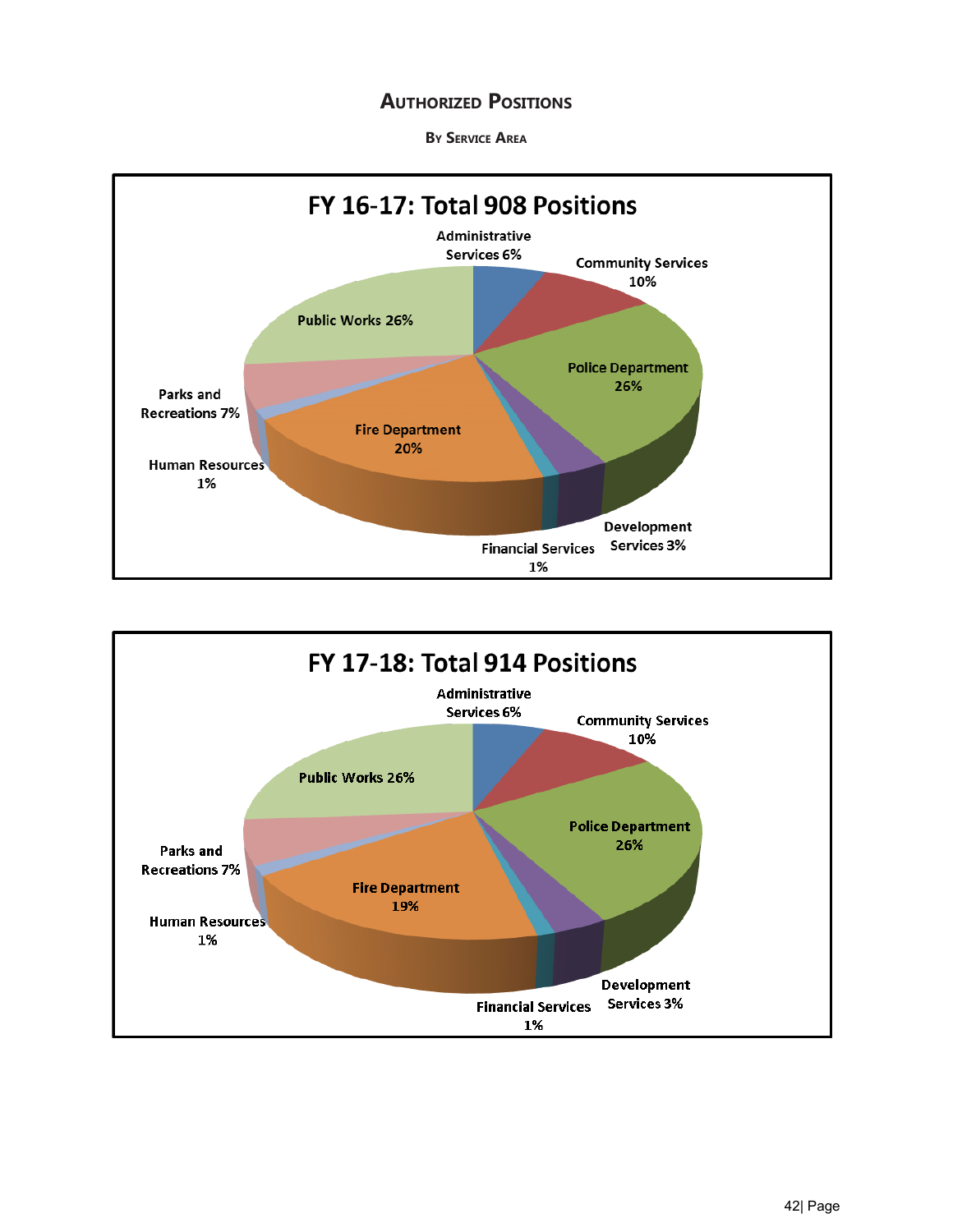## **Authorized Positions**

## *Summary of Position Changes for FY 2017-18 by Division*

#### **Administrative Services:**

• **Convention & Visitor's Bureau:** Removed .3 to H.O.T fund for Sports Tourism

#### **Community Services:**

- **Community Services Administration:** Transferred 1 position to animal services.
- **Animal Services:** Transferred 1 position from community services administration. Added 5 new full time positons and decreased 2 part times.

#### **Development Services:**

- **Building Inspection:** 2 new positions fire inspector and plans examiner.
- **Development Services Admin:** Moved 1 position to code compliance.
- **Code Compliance:** Received 1 position from development services administration.

#### **Human Resources:**

• **Risk Management:** Added .5 a position for risk manager from human resources.

#### **Parks and Recreation:**

- **Longview Recreation Association:** Transferred 1 position from recreation.
- **Recreation:** Added 2 part time positions lifeguard and recreation assistant.
- **H.O.T Fund:** Moved from convention & visitor's bureau staffing sheet.

#### **Police:**

• **Public Safety Communications:** Received 2 positions from E911.

#### **Public Works:**

- **Fleet Services:** New position added for general vehicle replacement manager.
- **Water Distribution:** Removal of 1 water service representative.
- **Sanitation:** Change in labor allocation with other public works departments.
- **Utility Services Division:** Received a position from water distribution.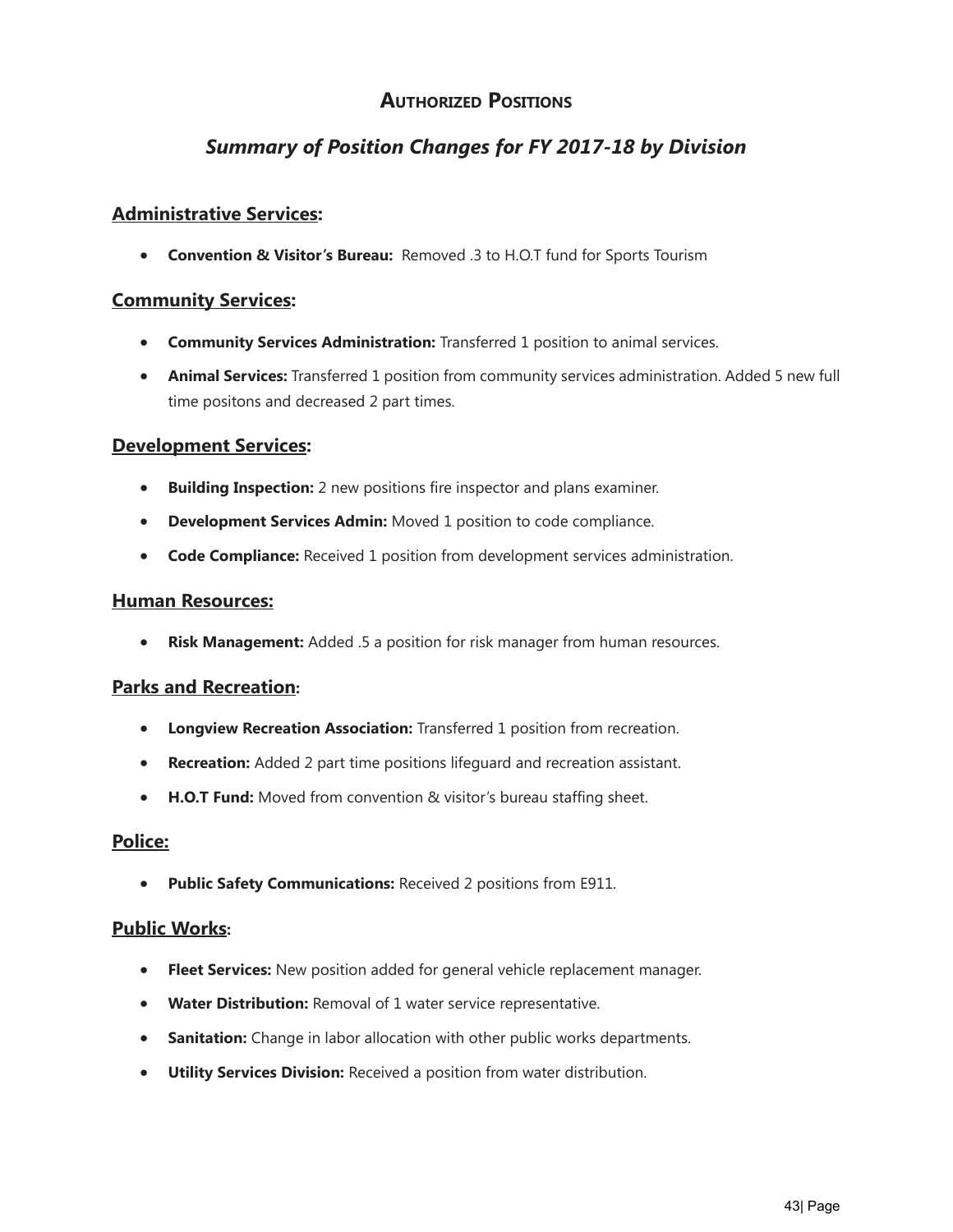## **Authorized Position Charts**

|                                | <b>Actual</b>   | <b>Budget</b> | Year End Est.   | <b>Budget</b> | <b>Year over</b>   |
|--------------------------------|-----------------|---------------|-----------------|---------------|--------------------|
| <b>ADMINISTRATIVE SERVICES</b> | <b>FY 15-16</b> | FY 16-17      | <b>FY 16-17</b> | FY 17-18      | <b>Year Change</b> |
| City Manager                   | 5.86            | 5.20          | 5.20            | 5.20          | 0.00               |
| Legislative                    | 0.83            | 0.50          | 0.50            | 0.50          | 0.00               |
| <b>City Secretary</b>          | 3.00            | 3.00          | 3.00            | 3.00          | 0.00               |
| City Attorney                  | 5.00            | 5.00          | 5.00            | 5.00          | 0.00               |
| Municipal Court                | 19.00           | 19.00         | 19.00           | 19.00         | 0.00               |
| Convention & Visitor's Bureau  | 3.64            | 3.80          | 3.80            | 3.50          | $-0.30$            |
| Information Technology         | 9.00            | 9.00          | 9.00            | 9.00          | 0.00               |
| GIS                            | 7.00            | 7.00          | 7.00            | 7.00          | 0.00               |
| Media Development              | 3.00            | 3.50          | 3.50            | 3.50          | 0.00               |
| <b>Total</b>                   | 56.33           | 56.00         | 56.00           | 55.70         | $-0.30$            |

|                                   | <b>Actual</b>   | <b>Budget</b>   | Year End Est.   | <b>Budget</b>   | <b>Year over</b>   |
|-----------------------------------|-----------------|-----------------|-----------------|-----------------|--------------------|
| <b>COMMUNITY SERVICES</b>         | <b>FY 15-16</b> | <b>FY 16-17</b> | <b>FY 16-17</b> | <b>FY 17-18</b> | <b>Year Change</b> |
| Community Services Administration | 4.00            | 3.00            | 2.00            | 2.00            | $-1.00$            |
| <b>CDBG</b>                       | 2.00            | 2.00            | 2.00            | 2.00            | 0.00               |
| <b>Environmental Health</b>       | 7.00            | 7.00            | 7.00            | 7.00            | 0.00               |
| Animal Services                   | 24.00           | 24.00           | 28.00           | 28.00           | 4.00               |
| Home Grants                       | 8.00            | 8.00            | 8.00            | 8.00            | 0.00               |
| Library                           | 30.00           | 30.00           | 30.00           | 30.00           | 0.00               |
| Maude Cobb                        | 9.00            | 9.00            | 9.00            | 9.00            | 0.00               |
| Partners In Prevention            | 4.85            | 4.85            | 4.85            | 4.85            | 0.00               |
| Partners In Prevention Grants     | 1.15            | 1.15            | 1.15            | 1.15            | 0.00               |
| <b>Total</b>                      | 90.00           | 89.00           | 92.00           | 92.00           | 3.00               |

|                             | <b>Actual</b>   | <b>Budget</b> | <b>Year End Est.</b> | <b>Budget</b> | <b>Year over</b>     |
|-----------------------------|-----------------|---------------|----------------------|---------------|----------------------|
| <b>DEVELOPMENT SERVICES</b> | <b>FY 15-16</b> | FY 16-17      | <b>FY 16-17</b>      |               | FY 17-18 Year Change |
| Planning and Zoning         | 4.00            | 4.00          | 4.00                 | 4.00          | 0.00                 |
| <b>Building Inspection</b>  | 7.00            | 7.00          | 7.00                 | 9.00          | 2.00                 |
| Development Services Admin  | 15.00           | 10.00         | 10.00                | 9.00          | $-1.00$              |
| Code Compliance             | 0.00            | 5.00          | 5.00                 | 6.00          | 1.00                 |
| Metropolitan Planning Org.  | 2.00            | 2.00          | 2.00                 | 2.00          | 0.00                 |
| <b>Total</b>                | 28.00           | 28.00         | 28.00                | 30.00         | 2.00                 |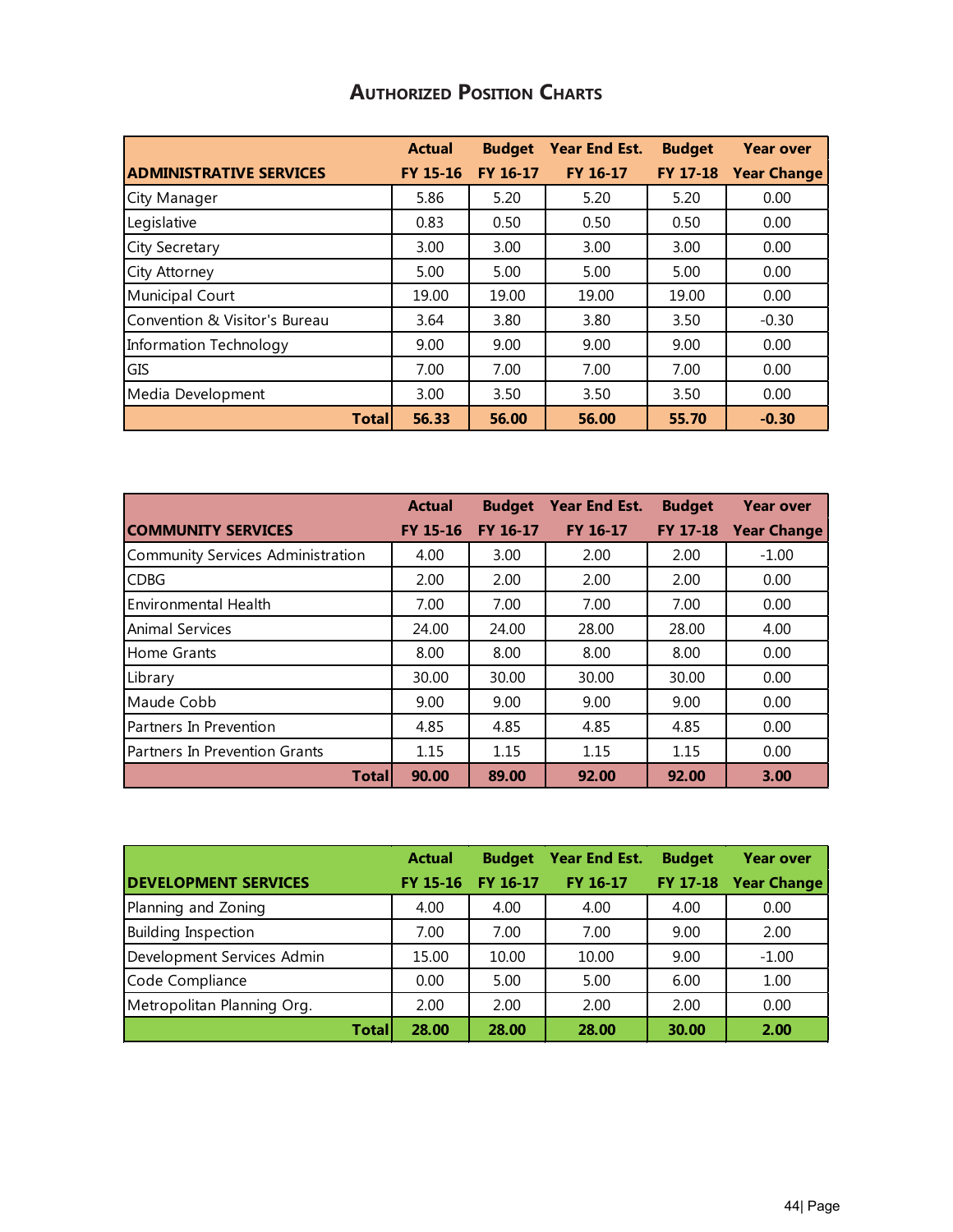|                          | <b>Actual</b> |                     | <b>Budget   Year End Est.  </b> | <b>Budget</b> | <b>Year over</b> |
|--------------------------|---------------|---------------------|---------------------------------|---------------|------------------|
| <b>FINANCIAL SERVIES</b> |               | FY 15-16   FY 16-17 | FY 16-17                        | FY 17-18      | Year Change      |
| Finance                  | 6.75          | 6.75                | 6.75                            | 6.75          | 0.00             |
| Purchasing               | 2.00          | 2.00                | 2.00                            | 2.00          | 0.00             |
| <b>Total</b>             | 8.75          | 8.75                | 8.75                            | 8.75          | 0.00             |

|                         | <b>Actual</b>         |        | <b>Budget Year End Est. Budget Year Over</b>    |        |      |
|-------------------------|-----------------------|--------|-------------------------------------------------|--------|------|
| <b>FIRE DEPARTMENT</b>  |                       |        | FY 15-16 FY 16-17 FY 16-17 FY 17-18 Year Change |        |      |
| <b>Fire Suppression</b> | 178.00                | 178.00 | 178.00                                          | 178.00 | 0.00 |
|                         | Total 178.00   178.00 |        | 178.00                                          | 178.00 | 0.00 |

|                        | <b>Actual</b>   | <b>Budget</b> | Year End Est. | <b>Budget</b> | <b>Year over</b>   |
|------------------------|-----------------|---------------|---------------|---------------|--------------------|
| <b>HUMAN RESOURCES</b> | <b>FY 15-16</b> | FY 16-17      | FY 16-17      | FY 17-18      | <b>Year Change</b> |
| Human Resources        | 5.84            | 6.17          | 6.17          | 5.67          | $-0.50$            |
| Risk Management        | 4.83            | 4.83          | 4.83          | 5.33          | 0.50               |
| Health/Clinic          | 2.00            | 2.00          | 2.00          | 2.00          | 0.00               |
| <b>Total</b>           | 12.67           | 13.00         | 13.00         | 13.00         | 0.00               |

|                                 | <b>Actual</b>   | <b>Budget</b>   | Year End Est. | <b>Budget</b> | <b>Year over</b>   |
|---------------------------------|-----------------|-----------------|---------------|---------------|--------------------|
| <b>PARKS AND RECREATION</b>     | <b>FY 15-16</b> | <b>FY 16-17</b> | FY 16-17      | FY 17-18      | <b>Year Change</b> |
| Longview Recreation Association | 0.00            | 0.00            | 0.75          | 0.75          | 0.75               |
| Parks                           | 23.70           | 23.70           | 23.70         | 23.70         | 0.00               |
| Recreation                      | 36.00           | 36.00           | 35.25         | 36.25         | 0.25               |
| H.O.T Fund                      | 0.00            | 0.00            | 0.30          | 0.30          | 0.30               |
| <b>Total</b>                    | 59.70           | 59.70           | 60.00         | 61.00         | 1.00               |

|                              | <b>Actual</b>   | <b>Budget</b>   | Year End Est. | <b>Budget</b> | <b>Year over</b> |
|------------------------------|-----------------|-----------------|---------------|---------------|------------------|
| <b>POLICE DEPARTMENT</b>     | <b>FY 15-16</b> | <b>FY 16-17</b> | FY 16-17      | FY 17-18      | Year Change      |
| Police Operations            | 190.00          | 191.00          | 191.00        | 191.00        | 0.00             |
| Public Safety Communications | 33.00           | 33.00           | 33.00         | 35.00         | 2.00             |
| <b>E911 Communications</b>   | 11.00           | 11.00           | 11.00         | 9.00          | $-2.00$          |
| <b>Total</b>                 | 234.00          | 235.00          | 235.00        | 235.00        | 0.00             |